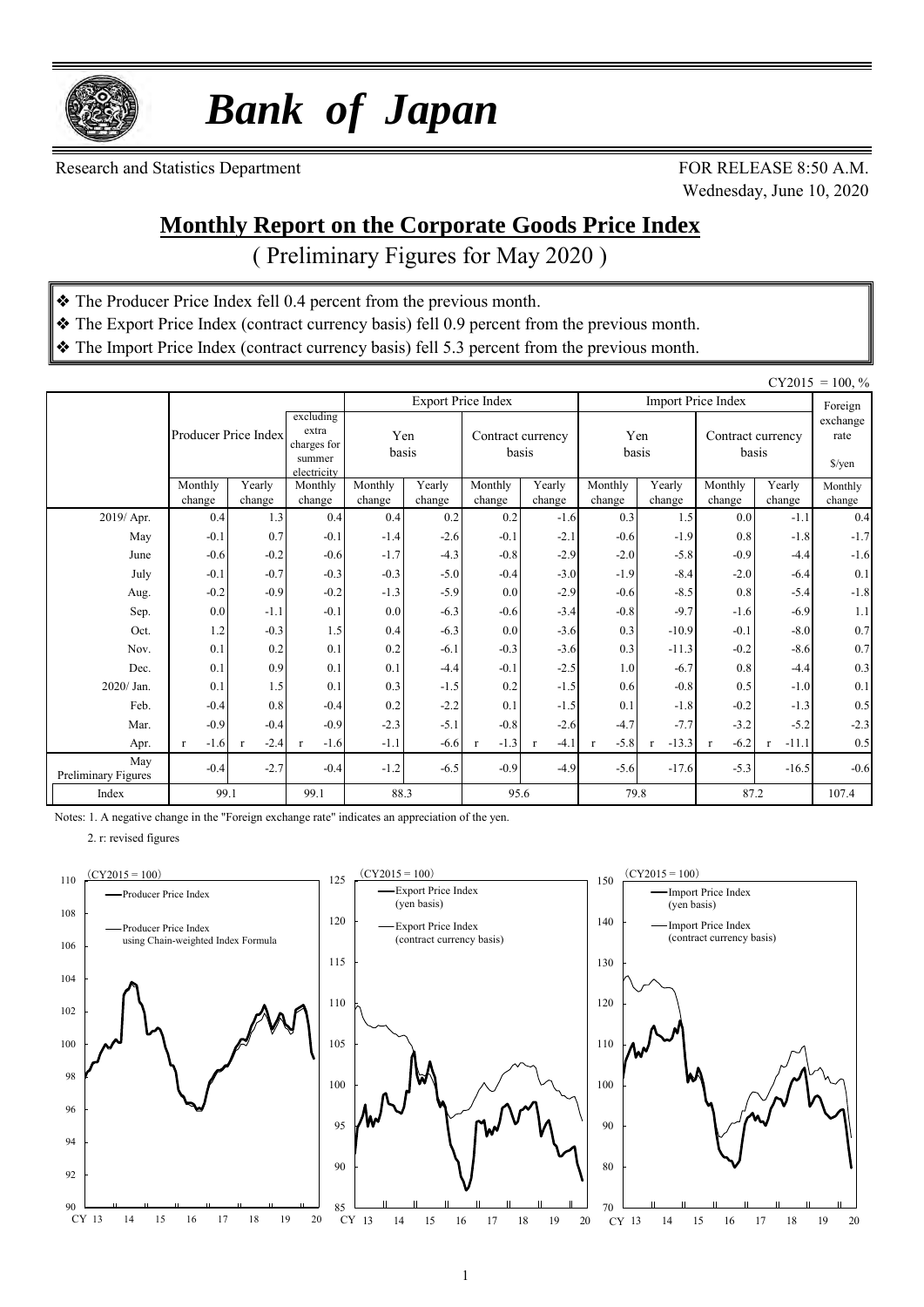#### (Commodities contributing to the monthly changes in May 2020)

| Producer Price Index                     |                           | Monthly change -0.4%                                                                                                           |  |  |  |  |  |
|------------------------------------------|---------------------------|--------------------------------------------------------------------------------------------------------------------------------|--|--|--|--|--|
| Groups                                   | Contribution<br>to change | Commodities                                                                                                                    |  |  |  |  |  |
| Petroleum & coal products                | $-0.39 \%$                | Gasoline, Gas oil, Jet fuel oil                                                                                                |  |  |  |  |  |
| Chemicals & related products             | $-0.04\%$                 | Xylene, Bisphenol A, Polyethylene resins                                                                                       |  |  |  |  |  |
| Agriculture, forestry & fishery products | $-0.02 \%$                | Chicken eggs, Pork, Cedar logs                                                                                                 |  |  |  |  |  |
| Iron & steel                             | $-0.02 \%$                | Light steel bars, H sections, Ordinary steel pipes & tubes                                                                     |  |  |  |  |  |
| Nonferrous metals                        | 0.01%                     | Unwrought copper, Unwrought silver, Power & telecommunications cables except<br>optical fiber cables                           |  |  |  |  |  |
| Electrical machinery & equipment         | 0.01%                     | Monitoring & control equipment, Electric luminaries (except for motor vehicles),<br>Switches (excluding electronic components) |  |  |  |  |  |
| Electric power, gas & water              | 0.01%                     | Commercial high tension power, Industrial extra high tension power, Industrial high<br>tension power                           |  |  |  |  |  |

| Export Price Index (contract currency basis) |                           | Monthly change -0.9%                                                                                                                           |  |  |  |  |  |
|----------------------------------------------|---------------------------|------------------------------------------------------------------------------------------------------------------------------------------------|--|--|--|--|--|
| Groups                                       | Contribution<br>to change | Commodities                                                                                                                                    |  |  |  |  |  |
| Chemicals & related products                 | $-0.55\%$                 | Vinyl chloride monomer, Para-xylene, Xylene                                                                                                    |  |  |  |  |  |
| Other primary products & manufactured goods  | $-0.37%$                  | Gas oil, Jet fuel oil & kerosene, Lubricating oil                                                                                              |  |  |  |  |  |
| Electric & electronic products               | $-0.05\%$                 | MOS integrated circuits (except MOS memory integrated circuits), Transformers for<br>electronic equipment, Condensers for electronic equipment |  |  |  |  |  |
| Metals & related products                    | $-0.02 \%$                | Hot rolled steel strips, Unwrought copper, Semi-finished common steel products                                                                 |  |  |  |  |  |
| <b>Textiles</b>                              | $-0.02 \%$                | Acrylic staple fibers                                                                                                                          |  |  |  |  |  |
| Transportation equipment                     | $-0.01\%$                 | Standard trucks                                                                                                                                |  |  |  |  |  |

| Import Price Index (contract currency basis)        |                           | Monthly change -5.3%                                                                                  |
|-----------------------------------------------------|---------------------------|-------------------------------------------------------------------------------------------------------|
| Groups                                              | Contribution<br>to change | Commodities                                                                                           |
| Petroleum, coal & natural gas                       | $-5.08\%$                 | Crude petroleum, Naphtha, Liquefied petroleum gas                                                     |
| Chemicals & related products                        | $-0.13\%$                 | General purpose plastics (except saturated polyester resins), Methanol, Saturated<br>polvester resins |
| Beverages & foods and agriculture products for food | $-0.06\%$                 | Corn, Coffee beans, Wheat                                                                             |
| Metals & related products                           | $-0.04\%$                 | Unwrought palladium, Unwrought nickel, Copper ores                                                    |
| Other primary products & manufactured goods         | $-0.03\%$                 | Natural rubber, Plastic films & sheets, Toys                                                          |
| Lumber & wood products and forest products          | $-0.02 \%$                | Plywood, Hardwood chips, Russian timber                                                               |

| (Reference Index)<br>Producer Price Index excluding Consumption Tax |                           | Monthly change -0.4%                                                                                                           |  |  |  |  |  |
|---------------------------------------------------------------------|---------------------------|--------------------------------------------------------------------------------------------------------------------------------|--|--|--|--|--|
| Groups                                                              | Contribution<br>to change | Commodities                                                                                                                    |  |  |  |  |  |
| Petroleum & coal products                                           | $-0.39%$                  | Gasoline, Gas oil, Jet fuel oil                                                                                                |  |  |  |  |  |
| Chemicals & related products                                        | $-0.04\%$                 | Xylene, Bisphenol A, Polyethylene resins                                                                                       |  |  |  |  |  |
| Agriculture, forestry & fishery products                            | $-0.02 \%$                | Chicken eggs, Pork, Cedar logs                                                                                                 |  |  |  |  |  |
| Iron & steel                                                        | $-0.02 \%$                | Light steel bars, H sections, Ordinary steel pipes & tubes                                                                     |  |  |  |  |  |
| Nonferrous metals                                                   | 0.01%                     | Unwrought copper, Unwrought silver, Power & telecommunications cables except<br>optical fiber cables                           |  |  |  |  |  |
| Electrical machinery & equipment                                    | 0.01%                     | Monitoring & control equipment, Electric luminaries (except for motor vehicles),<br>Switches (excluding electronic components) |  |  |  |  |  |
| Electric power, gas & water                                         | 0.01%                     | Commercial high tension power, Industrial extra high tension power, Industrial high<br>tension power                           |  |  |  |  |  |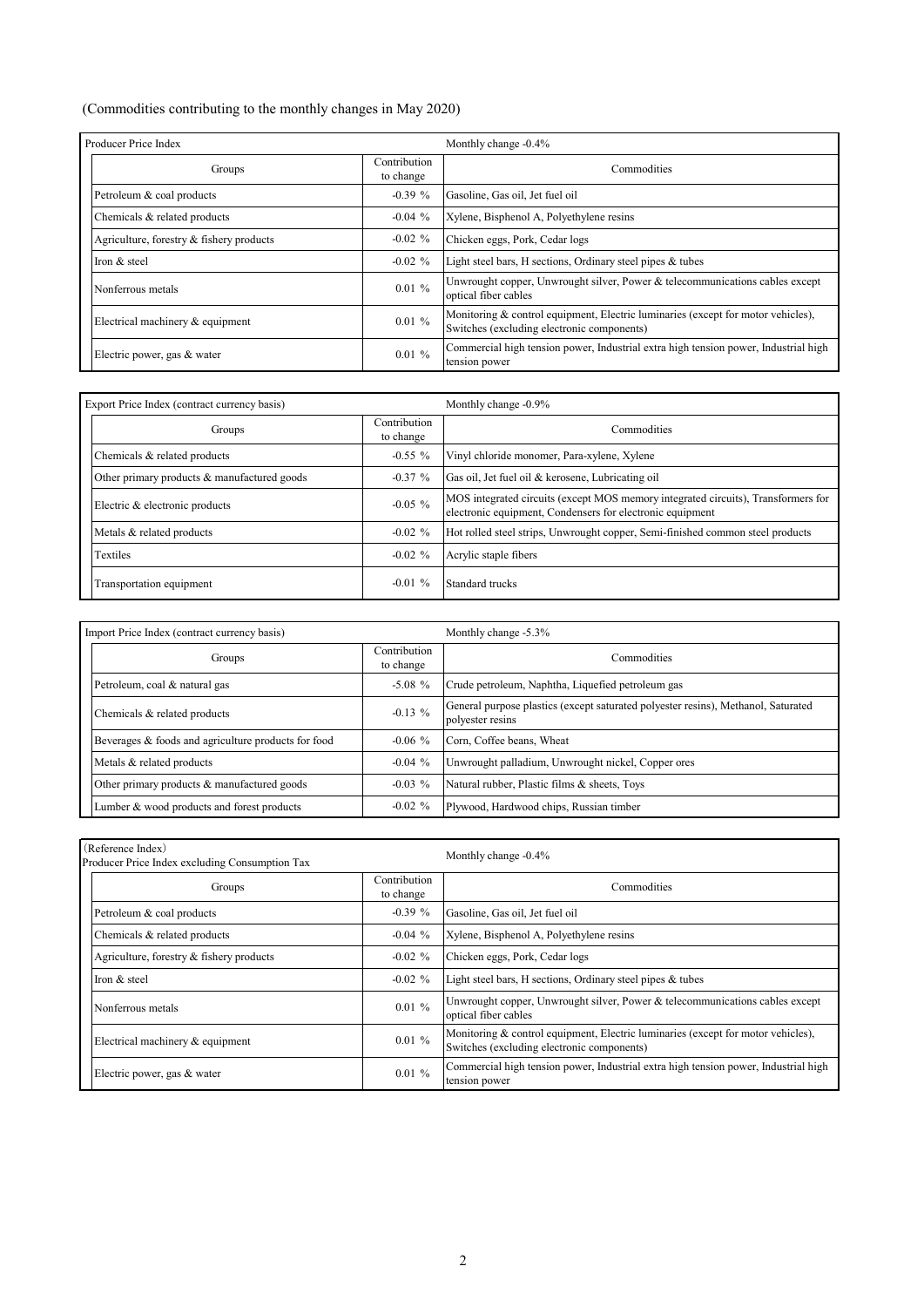### Producer Price Index ( Preliminary Figures for May 2020 )

 $CY2015 = 100, \%$ 

|                                                | Weight  | Index |             | Previous<br>month | Monthly<br>change |         | Previous<br>month | Yearly<br>change |              | Previous<br>month |  |
|------------------------------------------------|---------|-------|-------------|-------------------|-------------------|---------|-------------------|------------------|--------------|-------------------|--|
| All commodities                                | 1,000.0 | 99.1  | $\bf r$     | 99.5              | $-0.4$            | $\bf r$ | $-1.6$            | $-2.7$           | $\mathbf{r}$ | $-2.4$            |  |
| excluding extra charges for summer electricity | 1,000.0 | 99.1  | $\bf r$     | 99.5              | $-0.4$            | $\bf r$ | $-1.6$            | $-2.7$           | $\bf r$      | $-2.4$            |  |
| Beverages & foods                              | 141.6   | 102.3 | $\bf r$     | 102.2             | 0.1               | $\bf r$ | 0.0               | 1.0              | $\mathbf{r}$ | 0.7               |  |
| Textile products                               | 9.6     | 104.1 | $\bf r$     | 104.3             | $-0.2$            | $\bf r$ | 0.1               | 1.5              | $\bf r$      | 1.8               |  |
| Lumber & wood products                         | 9.2     | 104.8 | $\bf r$     | 105.0             | $-0.2$            | $\bf r$ | $-0.1$            | 0.0              | $\bf r$      | 0.0               |  |
| Pulp, paper & related products                 | 27.7    | 109.5 |             | 109.6             | $-0.1$            |         | 0.0               | 1.7              |              | 2.3               |  |
| Chemicals & related products                   | 89.2    | 89.1  | $\bf r$     | 89.5              | $-0.4$            | $\bf r$ | $-4.4$            | $-6.0$           | $\bf r$      | $-6.1$            |  |
| Petroleum & coal products                      | 59.5    | 73.7  | $\bf r$     | 80.2              | $-8.1$            | $\bf r$ | $-19.9$           | $-36.7$          | $\bf r$      | $-30.1$           |  |
| Plastic products                               | 38.2    | 98.5  | $\bf r$     | 98.7              | $-0.2$            | $\bf r$ | $-0.2$            | 0.1              | $\bf r$      | 0.0               |  |
| Ceramic, stone & clay products                 | 23.3    | 106.9 |             | 106.9             | 0.0               |         | 0.1               | 2.7              |              | 2.9               |  |
| Iron & steel                                   | 51.7    | 110.5 | $\bf r$     | 110.8             | $-0.3$            | $\bf r$ | $-0.4$            | 0.1              | $\bf r$      | 0.4               |  |
| Nonferrous metals                              | 27.1    | 91.0  | $\mathbf r$ | 90.5              | 0.6               | $\bf r$ | $-1.7$            | $-6.5$           | $\bf r$      | $-9.2$            |  |
| Metal products                                 | 40.0    | 108.6 | $\bf r$     | 108.6             | 0.0               | $\bf r$ | $-0.2$            | 2.3              | $\bf r$      | 2.6               |  |
| General purpose machinery                      | 27.2    | 104.1 | $\bf r$     | 104.0             | 0.1               | $\bf r$ | 0.5               | 2.3              | $\bf r$      | 1.6               |  |
| Production machinery                           | 41.1    | 103.8 | $\bf r$     | 103.7             | 0.1               | $\bf r$ | $-0.1$            | 1.8              | $\bf r$      | 1.9               |  |
| Business oriented machinery                    | 16.2    | 103.1 | $\bf r$     | 103.4             | $-0.3$            | $\bf r$ | 0.6               | 1.6              | $\bf r$      | 1.5               |  |
| Electronic components & devices                | 24.5    | 98.7  | r           | 98.9              | $-0.2$            | r       | 0.1               | 1.1              | r            | 1.3               |  |
| Electrical machinery & equipment               | 52.7    | 95.5  |             | 95.3              | 0.2               |         | $0.0\,$           | $1.0\,$          |              | $0.4\,$           |  |
| Information & communications equipment         | 20.8    | 95.6  | $\mathbf r$ | 95.4              | 0.2               | $\bf r$ | $-0.6$            | 0.1              | $\bf r$      | $-0.1$            |  |
| Transportation equipment                       | 140.7   | 100.2 |             | 100.2             | $0.0\,$           |         | 0.1               | 2.0              |              | 2.1               |  |
| Other manufacturing industry products          | 48.0    | 103.9 | $\mathbf r$ | 104.0             | $-0.1$            | $\bf r$ | 0.4               | 2.7              | $\bf r$      | 2.6               |  |
| Agriculture, forestry & fishery products       | 35.8    | 107.3 | $\mathbf r$ | 107.9             | $-0.6$            | $\bf r$ | $0.8\,$           | $-2.2$           | $\bf r$      | $-1.5$            |  |
| Minerals                                       | 3.9     | 102.6 | $\bf r$     | 102.6             | $0.0\,$           | $\bf r$ | 0.9               | $-0.4$           | $\bf r$      | $-1.2$            |  |
| Electric power, gas & water                    | 67.1    | 97.4  |             | 97.3              | 0.1               |         | $0.0\,$           | $-3.4$           |              | $-4.2$            |  |
| Scrap & waste                                  | 4.9     | 90.4  | $\bf r$     | 90.7              | $-0.3$            | $\bf r$ | $-3.1$            | $-25.7$          | $\bf r$      | $-29.1$           |  |

Notes: 1. The index of "All commodities excluding extra charges for summer electricity" adjusts extra charges applied during summer season from July to September.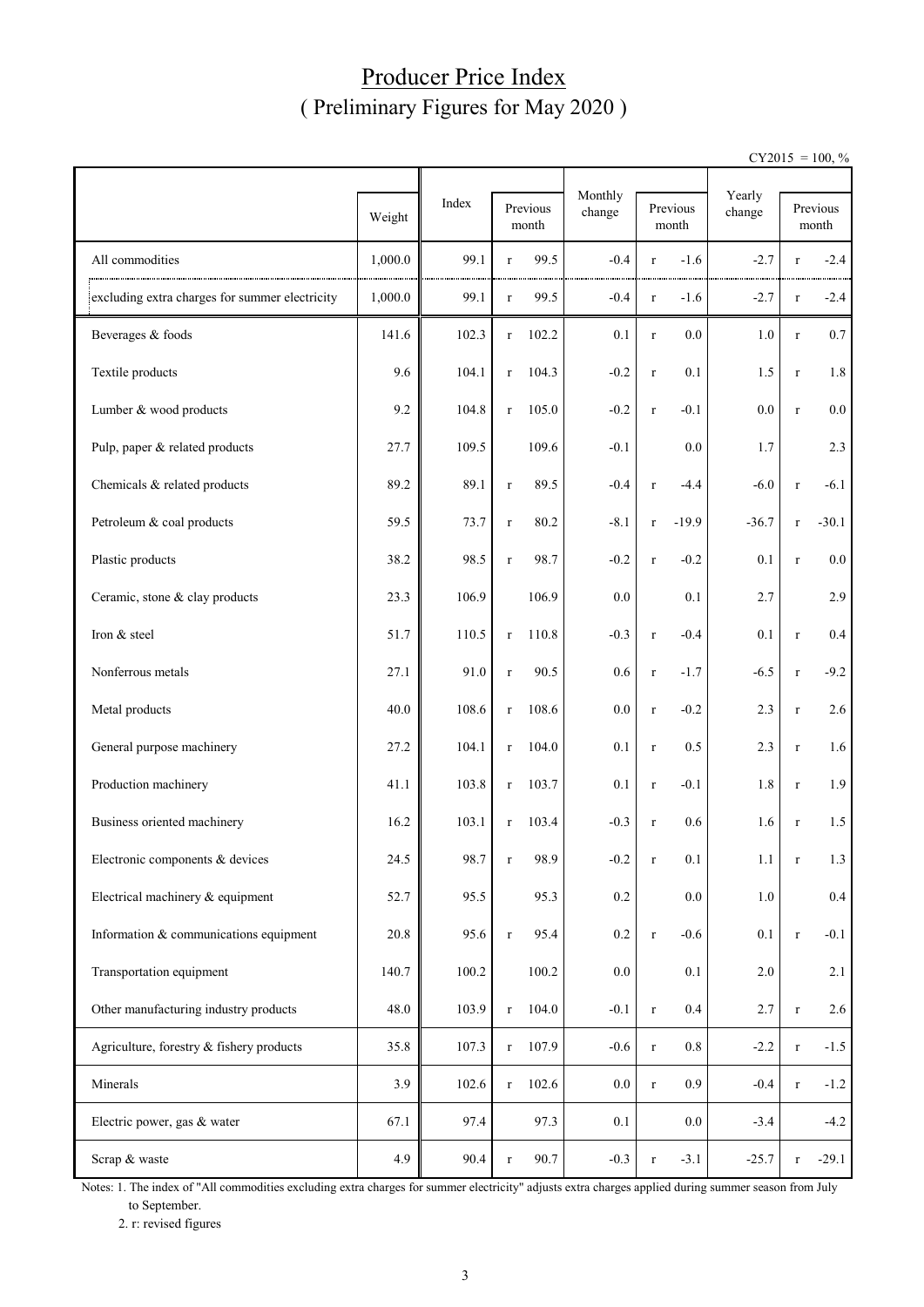## Export Price Index ( Preliminary Figures for May 2020 )

 $CY2015 = 100, \%$ 

|                                                                |         |              |                   | Monthly change |              |              |                   |                               | Yearly change |              |                   |                               |
|----------------------------------------------------------------|---------|--------------|-------------------|----------------|--------------|--------------|-------------------|-------------------------------|---------------|--------------|-------------------|-------------------------------|
|                                                                | Weight  | Yen<br>basis | Previous<br>month |                | Yen<br>basis |              | Previous<br>month | Contract<br>currency<br>basis | Yen<br>basis  |              | Previous<br>month | Contract<br>currency<br>basis |
| All commodities                                                | 1,000.0 | 88.3         |                   | 89.4           | $-1.2$       |              | $-1.1$            | $-0.9$                        | $-6.5$        |              | $-6.6$            | $-4.9$                        |
| Textiles                                                       | 13.8    | 89.0         | $\mathbf{r}$      | 90.3           | $-1.4$       | $\mathbf{r}$ | 0.2               | $-1.1$                        | $-4.7$        | $\mathbf{r}$ | $-3.9$            | $-3.2$                        |
| Chemicals & related products                                   | 98.4    | 75.8         | $\mathbf{r}$      | 80.9           | $-6.3$       | $\mathbf r$  | $-5.0$            | $-6.2$                        | $-21.2$       |              | $r -17.9$         | $-20.4$                       |
| Metals & related products                                      | 108.5   | 99.3         | $\mathbf{r}$      | 99.9           | $-0.6$       | $\mathbf r$  | $-1.1$            | $-0.2$                        | $-7.2$        | $\mathbf{r}$ | $-8.5$            | $-5.3$                        |
| General purpose, production $&$<br>business oriented machinery | 189.4   | 94.9         |                   | 95.1           | $-0.2$       |              | 0.1               | 0.0                           | $-2.1$        |              | $-2.7$            | $-0.7$                        |
| Electric & electronic products                                 | 205.5   | 85.4         | $\mathbf{r}$      | 86.0           | $-0.7$       | $\mathbf r$  | 0.6               | $-0.2$                        | $-2.2$        | $\mathbf{r}$ | $-2.9$            | $-0.5$                        |
| Transportation equipment                                       | 285.2   | 89.5         | $\mathbf{r}$      | 89.7           | $-0.2$       | $\mathbf r$  | 0.2               | $-0.1$                        | $-2.4$        | $\mathbf{r}$ | $-3.1$            | $-0.1$                        |
| Other primary products &<br>manufactured goods                 | 99.2    | 78.5         | $\mathbf{r}$      | 81.9           | $-4.2$       | $\mathbf{r}$ | $-6.6$            | $-4.0$                        | $-19.0$       |              | $r -16.5$         | $-17.8$                       |

Note: r: revised figures

# Import Price Index ( Preliminary Figures for May 2020 )

 $CY2015 = 100, \%$ 

|                                                              |         |                                   | Index        |              | Monthly change    |              |                               |              | Yearly change |                   |                               |         |
|--------------------------------------------------------------|---------|-----------------------------------|--------------|--------------|-------------------|--------------|-------------------------------|--------------|---------------|-------------------|-------------------------------|---------|
|                                                              | Weight  | Yen<br>Previous<br>basis<br>month |              | Yen<br>basis | Previous<br>month |              | Contract<br>currency<br>basis | Yen<br>basis |               | Previous<br>month | Contract<br>currency<br>basis |         |
| All commodities                                              | 1,000.0 | 79.8                              | $\mathbf{r}$ | 84.5         | $-5.6$            | $\mathbf{r}$ | $-5.8$                        | $-5.3$       | $-17.6$       |                   | $r - 13.3$                    | $-16.5$ |
| Beverages & foods and agriculture<br>products for food       | 80.4    | 88.0                              | $\mathbf r$  | 88.9         | $-1.0$            | $\mathbf r$  | $-1.1$                        | $-0.7$       | $-3.5$        | $\mathbf r$       | $-3.9$                        | $-1.5$  |
| Textiles                                                     | 61.3    | 92.6                              | $\mathbf{r}$ | 92.8         | $-0.2$            | $\mathbf r$  | $-0.2$                        | 0.0          | $-1.5$        | $\mathbf r$       | $-2.0$                        | $-0.6$  |
| Metals & related products                                    | 95.8    | 94.6                              | $\mathbf{r}$ | 95.4         | $-0.8$            | $\mathbf{r}$ | $-2.7$                        | $-0.5$       | $-6.1$        | $\mathbf{r}$      | $-5.5$                        | $-4.1$  |
| Lumber & wood products and<br>forest products                | 17.3    | 92.6                              | $\mathbf{r}$ | 94.1         | $-1.6$            | $\mathbf{r}$ | $-0.6$                        | $-1.0$       | $-6.9$        | $\mathbf r$       | $-7.2$                        | $-4.4$  |
| Petroleum, coal & natural gas                                | 252.3   | 57.9                              |              | 74.7         | $-22.5$           |              | $-20.4$                       | $-22.3$      | $-48.1$       |                   | $-32.6$                       | $-47.1$ |
| Chemicals & related products                                 | 94.7    | 84.5                              | $\mathbf{r}$ | 85.8         | $-1.5$            | $\mathbf r$  | $-2.5$                        | $-1.3$       | $-12.1$       |                   | $r - 11.2$                    | $-11.3$ |
| General purpose, production &<br>business oriented machinery | 68.1    | 94.2                              | $\mathbf{r}$ | 94.6         | $-0.4$            | $\mathbf{r}$ | 0.1                           | $-0.1$       | $-2.1$        | $\mathbf{r}$      | $-4.0$                        | $-0.5$  |
| Electric & electronic products                               | 196.6   | 77.1                              |              | 77.4         | $-0.4$            |              | 1.3                           | 0.0          | $-5.7$        |                   | $-6.6$                        | $-4.2$  |
| Transportation equipment                                     | 49.5    | 94.7                              |              | 95.0         | $-0.3$            |              | $-0.1$                        | $-0.1$       | $-1.4$        |                   | $-2.1$                        | 0.4     |
| Other primary products $&$<br>manufactured goods             | 84.0    | 89.8                              |              | 90.5         | $-0.8$            |              | 0.1                           | $-0.3$       | $-3.8$        |                   | $-3.9$                        | $-2.2$  |

Note: r: revised figures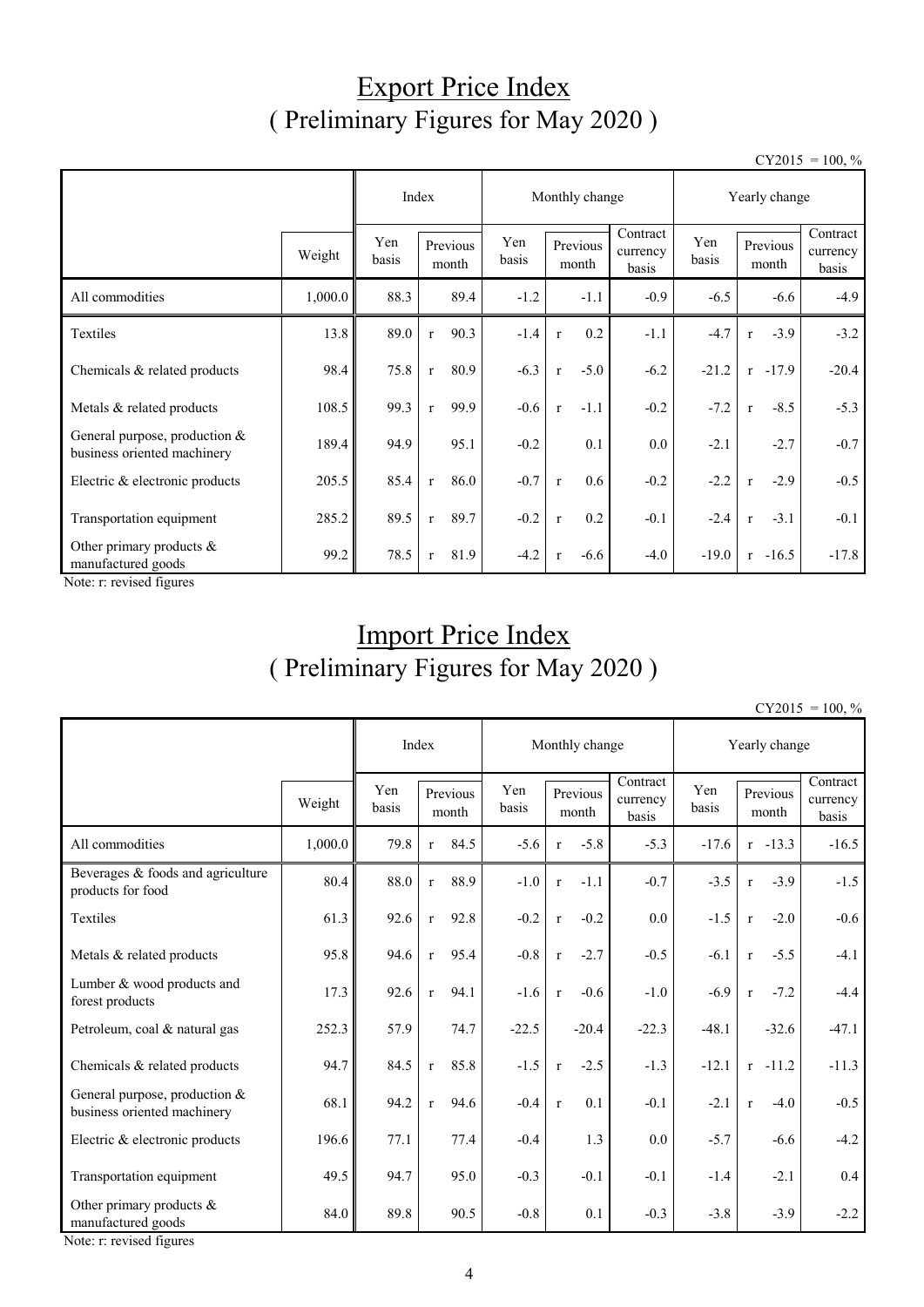# Index by Stage of Demand and Use ( Preliminary Figures for May 2020 )

 $CY2015 = 100, \%$ 

|               |                           |           |       | Monthly          |                           | Yearly    |                        |  |  |
|---------------|---------------------------|-----------|-------|------------------|---------------------------|-----------|------------------------|--|--|
|               |                           | Weight    | Index | change           | Previous month            | change    | Previous month         |  |  |
|               | Domestic demand products  | 1,000.000 | 93.0  | $-1.7$           | $-2.5$<br>r               | $-7.5$    | $-6.2$                 |  |  |
|               | Domestic goods            | 744.660   | 97.6  | $-0.4$           | $-1.5$<br>Ir              | $-4.1$    | $-3.8$                 |  |  |
|               | Imports                   | 255.340   | 79.8  | $-5.6 \text{ r}$ | $-5.8$                    | $-17.6$ r | $-13.3$                |  |  |
| Raw materials |                           | 100.163   | 76.8  | $-10.5$          | $-10.5$                   | $-28.9$   | $-20.4$                |  |  |
|               | Domestic goods            | 26.060    | 103.3 | $-0.4$           | 0.1<br>r                  | $-5.7$    | $-6.1$                 |  |  |
|               | Imports                   | 74.103    | 67.5  | $-15.1$          | $-14.8$<br>r              | $-37.2$   | $-25.6$                |  |  |
|               | Intermediate materials    | 535.481   | 95.6  | $-0.9$           | $-2.1$<br>r               | $-5.9$    | $-5.3$                 |  |  |
|               | Domestic goods            | 448.097   | 97.5  | $-0.5$           | $-2.0$<br>$\mathbf{r}$    | $-4.8$    | $-4.5$                 |  |  |
|               | Imports                   | 87.384    | 85.6  | $-3.5$           | $-3.2$<br>$\vert r \vert$ | $-12.0$   | $-9.8$<br>$\mathbf{r}$ |  |  |
| Final goods   |                           | 364.356   | 93.7  | $-0.4$           | $-0.9$                    | $-3.3$    | $-3.2$                 |  |  |
|               | Domestic goods            | 270.503   | 97.1  | $-0.3$           | $-1.0$                    | $-2.8$    | $-2.5$                 |  |  |
|               | Imports                   | 93.853    | 84.1  | $-0.6$           | $-0.6$                    | $-4.8$    | $-5.4$                 |  |  |
|               | Capital goods             | 112.246   | 96.9  | 0.0 r            | 0.1                       | $-0.7$    | $-1.0$                 |  |  |
|               | Domestic goods            | 87.827    | 100.0 | 0.1              | 0.0                       | $-0.2$    | $-0.3$                 |  |  |
|               | Imports                   | 24.419    | 85.7  | $-0.3$           | 0.4<br>$\mathbf{r}$       | $-2.6$    | $-4.3$                 |  |  |
|               | Consumer goods            | 252.110   | 92.3  | $-0.6$           | $-1.4$                    | $-4.6$    | $-4.1$                 |  |  |
|               | Domestic goods            | 182.676   | 95.7  | $-0.5$           | $-1.5$                    | $-4.1$    | $-3.6$                 |  |  |
|               | Imports                   | 69.434    | 83.5  | $-0.8$           | $-0.9$                    | $-5.5$    | $-5.6$                 |  |  |
|               | Durable consumer goods    | 67.121    | 87.6  | $-0.1$           | $-0.1$<br>$\mathbf{r}$    | $-3.2$    | $-3.7$                 |  |  |
|               | Domestic goods            | 42.200    | 95.8  | 0.0 <sub>r</sub> | $-0.1$                    | $-1.0$    | $-1.3$                 |  |  |
|               | Imports                   | 24.921    | 73.8  | $-0.3$           | $-0.1$<br>$\mathbf{r}$    | $-7.5$    | $-8.5$                 |  |  |
|               | Nondurable consumer goods | 184.989   | 94.0  | $-0.8$           | $-1.8$                    | $-5.0$    | $-4.2$                 |  |  |
|               | Domestic goods            | 140.476   | 95.6  | $-0.7$           | $-1.9$                    | $-5.1$    | $-4.3$                 |  |  |
|               | Imports                   | 44.513    | 89.0  | $-1.0 r$         | $-1.2$                    | $-4.5$    | $-4.3$<br>Ir           |  |  |

Notes: 1. These indexes are compiled by reclassifying the "Producer Price Index excluding the consumption tax," "Export Price Index" and "Import Price Index" in terms of commodities' stage of demand or use of goods.

2. r: revised figures

#### (Index by Stage of Demand and Use)

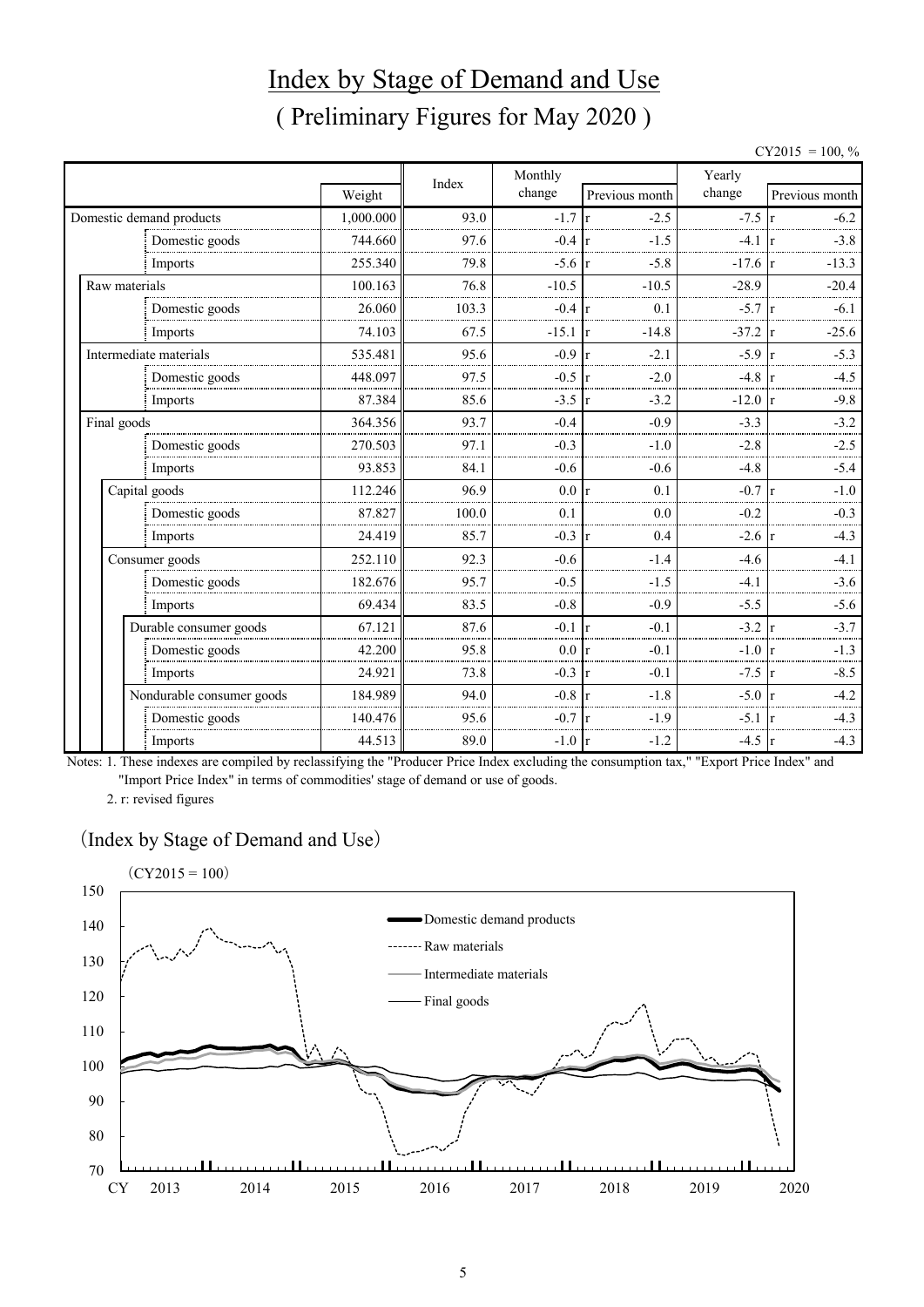# Producer Price Index using Chain-weighted Index Formula ( Preliminary Figures for May 2020 )

 $CY2015 = 100, \%$ 

|                                                |         | Index     | Monthly |             |                   | Yearly  |              |                   |
|------------------------------------------------|---------|-----------|---------|-------------|-------------------|---------|--------------|-------------------|
|                                                | Weight  |           | change  |             | Previous<br>month | change  |              | Previous<br>month |
| All commodities                                | 1,000.0 | 99.2      | $-0.3$  | $\bf r$     | $-1.5$            | $-2.2$  | r            | $-2.1$            |
| excluding extra charges for summer electricity | 1,000.0 | 99.2      | $-0.3$  | $\bf r$     | $-1.5$            | $-2.2$  | $\bf r$      | $-2.1$            |
| Beverages & foods                              | 142.0   | 102.0     | 0.1     | $\mathbf r$ | 0.0               | 1.0     | $\bf r$      | $0.6\,$           |
| Textile products                               | 9.5     | 103.9     | $-0.1$  | $\mathbf r$ | 0.1               | 1.5     | $\bf r$      | 1.6               |
| Lumber & wood products                         | 9.9     | 104.8     | $-0.1$  | $\mathbf r$ | $-0.1$            | 0.2     | $\bf r$      | 0.1               |
| Pulp, paper & related products                 | 27.4    | 109.0     | $-0.1$  | $\bf r$     | $-0.1$            | 1.6     | $\bf r$      | 2.2               |
| Chemicals & related products                   | 87.4    | 88.9      | $-0.2$  | $\bf r$     | $-4.5$            | $-5.8$  | $\bf r$      | $-5.9$            |
| Petroleum & coal products                      | 56.2    | 74.8      | $-7.9$  | $\mathbf r$ | $-20.0$           | $-36.1$ | $\bf r$      | $-29.6$           |
| Plastic products                               | 40.5    | 98.1      | $-0.2$  | $\mathbf r$ | $-0.2$            | $-0.1$  | $\mathbf{r}$ | $-0.1$            |
| Ceramic, stone & clay products                 | 23.1    | 106.6     | 0.0     |             | 0.1               | 2.8     |              | 3.0               |
| Iron & steel                                   | 53.2    | 110.6     | $-0.2$  | $\bf r$     | $-0.4$            | 0.3     | $\bf r$      | 0.5               |
| Nonferrous metals                              | 26.3    | 90.0      | 0.6     | $\mathbf r$ | $-2.1$            | $-7.7$  | $\bf r$      | $-10.6$           |
| Metal products                                 | 42.1    | 108.1     | 0.0     | $\mathbf r$ | $-0.2$            | 2.0     | $\bf r$      | 2.3               |
| General purpose machinery                      | 31.2    | 103.9     | 0.1     | $\mathbf r$ | 0.4               | 2.0     | $\bf r$      | 1.4               |
| Production machinery                           | 45.6    | 103.7     | 0.2     | $\mathbf r$ | $-0.2$            | 2.1     | $\bf r$      | 2.1               |
| Business oriented machinery                    | 14.6    | 102.2     | $-0.1$  | $\mathbf r$ | 0.2               | 1.4     | $\bf r$      | 1.3               |
| Electronic components & devices                | 23.3    | 100.3     | $-0.2$  | $\bf r$     | 0.2               | 1.4     | $\bf r$      | 1.7               |
| Electrical machinery & equipment               | 51.1    | 95.2      | 0.3     | $\bf r$     | $-0.2$            | 0.7     | $\bf r$      | 0.2               |
| Information & communications equipment         | 17.1    | 95.1      | 0.2     | $\bf r$     | $-0.7$            | $-0.1$  | $\mathbf{r}$ | $-0.3$            |
| Transportation equipment                       | 151.4   | $100.0\,$ | $0.0\,$ | $\mathbf r$ | 0.1               | $2.0\,$ | $\mathbf r$  | 2.1               |
| Other manufacturing industry products          | 45.5    | 103.6     | $-0.1$  | $\mathbf r$ | 0.3               | 2.7     | $\bf r$      | $2.5\,$           |
| Agriculture, forestry & fishery products       | 37.1    | 108.5     | $-0.5$  | $\mathbf r$ | 1.1               | $-1.9$  | $\bf r$      | $-0.9$            |
| Minerals                                       | 3.5     | 102.6     | $0.0\,$ | $\mathbf r$ | 0.8               | $0.0\,$ | $\bf r$      | $-0.7$            |
| Electric power, gas & water                    | 55.9    | 97.6      | $0.2\,$ | $\bf r$     | $-0.1$            | $-3.4$  | $\bf r$      | $-4.3$            |
| Scrap & waste                                  | 6.1     | 90.4      | $-0.3$  | $\bf r$     | $-3.4$            | $-26.9$ | $\bf r$      | $-30.4$           |

Notes: 1. The index of "All commodities excluding extra charges for summer electricity" adjusts extra charges applied during summer season from July to September.

2. The indexes are based on the year 2017 weights.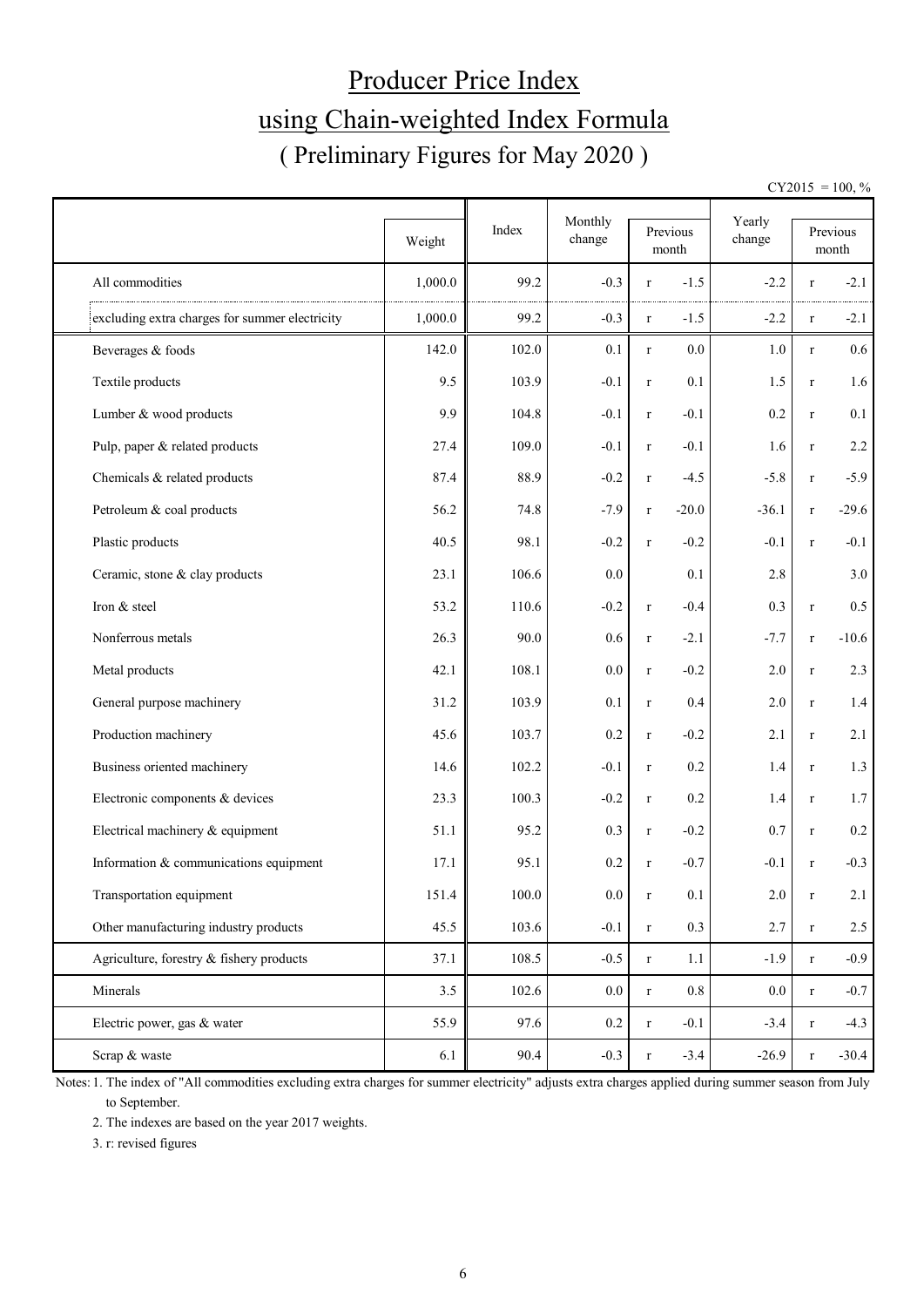### Corporate Goods Price Index Time Series Data

|           |                      |                 |                                  |                  |                                                      |                                  |                                                          |                                |                                    |                  |                                           |                 |                                  |                  | $CY2015 = 100, \%$                        |
|-----------|----------------------|-----------------|----------------------------------|------------------|------------------------------------------------------|----------------------------------|----------------------------------------------------------|--------------------------------|------------------------------------|------------------|-------------------------------------------|-----------------|----------------------------------|------------------|-------------------------------------------|
|           |                      |                 | Producer Price Index             |                  |                                                      |                                  |                                                          |                                | <b>Export Price Index</b>          |                  |                                           |                 |                                  |                  |                                           |
|           |                      | All commodities |                                  |                  |                                                      |                                  | (Reference)<br>excluding extra<br>charges for summer     | All commodities<br>(yen basis) |                                    |                  |                                           | All commodities | (contract currency basis)        |                  |                                           |
|           |                      |                 | Monthly<br>(Quarterly)<br>change | Yearly<br>change | Change<br>from three<br>months<br>earlier            | Monthly<br>(Quarterly)<br>change | electricity<br>Change<br>from three<br>months<br>earlier |                                | Monthly<br>(Quarterly)<br>change   | Yearly<br>change | Change<br>from three<br>months<br>earlier |                 | Monthly<br>(Quarterly)<br>change | Yearly<br>change | Change<br>from three<br>months<br>earlier |
| <b>CY</b> | 2017                 | 98.7            | $\overline{\phantom{0}}$         | 2.3              | —                                                    | $\overline{\phantom{0}}$         | —                                                        | 95.5                           | $\equiv$                           | 5.3              | —                                         | 100.2           | $\overline{\phantom{0}}$         | 3.4              | $\overline{\phantom{0}}$                  |
|           | 2018                 | 101.3           | $\overline{\phantom{0}}$         | 2.6              |                                                      |                                  |                                                          | 96.8                           | $\overline{\phantom{0}}$           | 1.4              | -                                         | 102.2           | —                                | 2.0              |                                           |
|           | 2019                 | 101.5           | $\qquad \qquad -$                | 0.2              | $\overline{\phantom{0}}$                             | -                                | —                                                        | 93.1                           | $\overline{\phantom{0}}$           | $-3.8$           | $\overline{\phantom{0}}$                  | 99.5            | —                                | $-2.6$           | —                                         |
| <b>FY</b> | 2017                 | 99.3            | $\overbrace{\phantom{1232211}}$  | 2.7              | —                                                    | —                                | $\overline{\phantom{0}}$                                 | 95.6                           | —                                  | 4.7              |                                           | 100.8           | $\overline{\phantom{0}}$         | 3.1              | —                                         |
|           | 2018                 | 101.5           |                                  | 2.2              | —                                                    | <u>.</u>                         | $\overline{\phantom{0}}$                                 | 96.4                           |                                    | 0.8              | $\overline{\phantom{0}}$                  | 101.7           | —                                | 0.9              | —                                         |
| 2019/     | 2019                 | 101.7           | 0.4                              | 0.2              | $\overline{\phantom{0}}$                             | $\overline{\phantom{0}}$<br>0.4  | $\overline{\phantom{0}}$                                 | 92.4                           | $\overline{\phantom{0}}$<br>$-0.2$ | $-4.1$<br>$-2.3$ | $\overline{\phantom{0}}$                  | 99.0            | —<br>0.1                         | $-2.7$<br>$-2.1$ | —<br>$\overline{\phantom{0}}$             |
|           | Q2<br>Q <sub>3</sub> | 101.6<br>101.0  | $-0.6$                           | 0.6<br>$-0.9$    | $\overline{\phantom{0}}$<br>$\overline{\phantom{0}}$ | $-0.9$                           | $\overline{\phantom{0}}$<br>$\overline{\phantom{0}}$     | 94.3<br>91.7                   | $-2.8$                             | $-5.8$           | $\overline{\phantom{0}}$                  | 100.3<br>99.1   | $-1.2$                           | $-3.1$           |                                           |
|           | Q <sub>4</sub>       | 102.2           | 1.2                              | 0.3              | —                                                    | 1.5                              | $\overline{\phantom{0}}$                                 | 91.9                           | 0.2                                | $-5.5$           | -                                         | 98.5            | $-0.6$                           | $-3.2$           |                                           |
| 2020/     | Q1                   | 101.8           | $-0.4$                           | 0.6              |                                                      | $-0.4$                           |                                                          | 91.7                           | $-0.2$                             | $-3.0$           |                                           | 98.3            | $-0.2$                           | $-1.9$           |                                           |
| 2019/     | Apr.                 | 101.9           | 0.4                              | 1.3              | 1.0                                                  | 0.4                              | 1.0                                                      | 95.7                           | 0.4                                | 0.2              | 2.1                                       | 100.6           | 0.2                              | $-1.6$           | 0.6                                       |
|           | May                  | 101.8           | $-0.1$                           | 0.7              | 0.6                                                  | $-0.1$                           | 0.6                                                      | 94.4                           | $-1.4$                             | $-2.6$           | $-0.2$                                    | 100.5           | $-0.1$                           | $-2.1$           | 0.4                                       |
|           | June                 | 101.2           | $-0.6$                           | $-0.2$           | $-0.3$                                               | $-0.6$                           | $-0.3$                                                   | 92.8                           | $-1.7$                             | $-4.3$           | $-2.6$                                    | 99.7            | $-0.8$                           | $-2.9$           | $-0.7$                                    |
|           | July                 | 101.1           | $-0.1$                           | $-0.7$           | $-0.8$                                               | $-0.3$                           | $-1.0$                                                   | 92.5                           | $-0.3$                             | $-5.0$           | $-3.3$                                    | 99.3            | $-0.4$                           | $-3.0$           | $-1.3$                                    |
|           | Aug.                 | 100.9           | $-0.2$                           | $-0.9$           | $-0.9$                                               | $-0.2$                           | $-1.1$                                                   | 91.3                           | $-1.3$                             | $-5.9$           | $-3.3$                                    | 99.3            | 0.0                              | $-2.9$           | $-1.2$                                    |
|           | Sep.                 | 100.9           | 0.0                              | $-1.1$           | $-0.3$                                               | $-0.1$                           | $-0.6$                                                   | 91.3                           | 0.0                                | $-6.3$           | $-1.6$                                    | 98.7            | $-0.6$                           | $-3.4$           | $-1.0$                                    |
|           | Oct.                 | 102.1           | 1.2                              | $-0.3$           | 1.0                                                  | 1.5                              | 1.2                                                      | 91.7                           | 0.4                                | $-6.3$           | $-0.9$                                    | 98.7            | 0.0                              | $-3.6$           | $-0.6$                                    |
|           | Nov.                 | 102.2           | 0.1                              | 0.2              | 1.3                                                  | 0.1                              | 1.5                                                      | 91.9                           | 0.2                                | $-6.1$           | 0.7                                       | 98.4            | $-0.3$                           | $-3.6$           | $-0.9$                                    |
|           | Dec.                 | 102.3           | 0.1                              | 0.9              | 1.4                                                  | 0.1                              | 1.7                                                      | 92.0                           | 0.1                                | $-4.4$           | 0.8                                       | 98.3            | $-0.1$                           | $-2.5$           | $-0.4$                                    |
| 2020/     | Jan.                 | 102.4           | 0.1                              | 1.5              | 0.3                                                  | 0.1                              | 0.3                                                      | 92.3                           | 0.3                                | $-1.5$           | 0.7                                       | 98.5            | 0.2                              | $-1.5$           | $-0.2$                                    |
|           | Feb.                 | 102.0           | $-0.4$                           | 0.8              | $-0.2$                                               | $-0.4$                           | $-0.2$                                                   | 92.5                           | 0.2                                | $-2.2$           | 0.7                                       | 98.6            | 0.1                              | $-1.5$           | 0.2                                       |
|           | Mar.                 | 101.1           | $-0.9$                           | $-0.4$           | $-1.2$                                               | $-0.9$                           | $-1.2$                                                   | 90.4                           | $-2.3$                             | $-5.1$           | $-1.7$                                    | 97.8            | $-0.8$                           | $-2.6$           | $-0.5$                                    |
|           | Apr.                 | 99.5            | $-1.6$                           | $-2.4$           | $-2.8$                                               | $-1.6$                           | $-2.8$                                                   | 89.4                           | $-1.1$                             | $-6.6$           | $-3.1$                                    | 96.5            | $-1.3$                           | $-4.1$           | $-2.0$                                    |
|           | May                  | 99.1            | $-0.4$                           | $-2.7$           | $-2.8$                                               | $-0.4$                           | $-2.8$                                                   | 88.3                           | $-1.2$                             | $-6.5$           | $-4.5$                                    | 95.6            | $-0.9$                           | $-4.9$           | $-3.0$                                    |

|           |                |                                | Import Price Index               |                  |                                           |                 |                                  |                  |                                           | Foreign                                      |
|-----------|----------------|--------------------------------|----------------------------------|------------------|-------------------------------------------|-----------------|----------------------------------|------------------|-------------------------------------------|----------------------------------------------|
|           |                | All commodities<br>(yen basis) |                                  |                  |                                           | All commodities | (contract currency basis)        |                  |                                           | exchange<br>rate<br>$\sqrt{\frac{2}{\pi}}$   |
|           |                |                                | Monthly<br>(Quarterly)<br>change | Yearly<br>change | Change<br>from three<br>months<br>earlier |                 | Monthly<br>(Quarterly)<br>change | Yearly<br>change | Change<br>from three<br>months<br>earlier | Monthly<br>(Quarterly)<br>(Yearly)<br>change |
| <b>CY</b> | 2017           | 92.7                           |                                  | 10.9             |                                           | 98.2            |                                  | 8.9              |                                           | 3.1                                          |
|           | 2018           | 99.7                           |                                  | 7.6              |                                           | 106.7           |                                  | 8.7              |                                           | $-1.6$                                       |
|           | 2019           | 94.4                           |                                  | $-5.3$           |                                           | 102.2           |                                  | $-4.2$           |                                           | $-1.2$                                       |
| FY        | 2017           | 93.6                           |                                  | 9.6              |                                           | 99.8            |                                  | 7.9              |                                           | 2.3                                          |
|           | 2018           | 99.7                           |                                  | 6.5              |                                           | 106.4           |                                  | 6.6              |                                           | 0.1                                          |
|           | 2019           | 93.6                           |                                  | $-6.1$           |                                           | 101.6           |                                  | $-4.5$           |                                           | $-2.0$                                       |
| 2019/     | Q2             | 96.5                           | 0.6                              | $-2.1$           |                                           | 103.8           | 0.8                              | $-2.4$           |                                           | $-0.3$                                       |
|           | Q <sub>3</sub> | 92.6                           | $-4.0$                           | $-8.9$           |                                           | 101.4           | $-2.3$                           | $-6.2$           |                                           | $-2.3$                                       |
|           | Q4             | 92.7                           | 0.1                              | $-9.6$           |                                           | 100.6           | $-0.8$                           | $-7.0$           |                                           | 1.3                                          |
| 2020/     | O <sub>1</sub> | 92.6                           | $-0.1$                           | $-3.4$           |                                           | 100.4           | $-0.2$                           | $-2.5$           |                                           | $0.1\,$                                      |
| 2019/     | Apr.           | 97.5                           | 0.3                              | 1.5              | 2.8                                       | 103.6           | 0.0                              | $-1.1$           | 1.0                                       | 0.4                                          |
|           | May            | 96.9                           | $-0.6$                           | $-1.9$           | 1.1                                       | 104.4           | 0.8                              | $-1.8$           | 1.7                                       | $-1.7$                                       |
|           | June           | 95.0                           | $-2.0$                           | $-5.8$           | $-2.3$                                    | 103.5           | $-0.9$                           | $-4.4$           | $-0.1$                                    | $-1.6$                                       |
|           | July           | 93.2                           | $-1.9$                           | $-8.4$           | $-4.4$                                    | 101.4           | $-2.0$                           | $-6.4$           | $-2.1$                                    | 0.1                                          |
|           | Aug.           | 92.6                           | $-0.6$                           | $-8.5$           | $-4.4$                                    | 102.2           | 0.8                              | $-5.4$           | $-2.1$                                    | $-1.8$                                       |
|           | Sep.           | 91.9                           | $-0.8$                           | $-9.7$           | $-3.3$                                    | 100.6           | $-1.6$                           | $-6.9$           | $-2.8$                                    | 1.1                                          |
|           | Oct.           | 92.2                           | 0.3                              | $-10.9$          | $-1.1$                                    | 100.5           | $-0.1$                           | $-8.0$           | $-0.9$                                    | 0.7                                          |
|           | Nov.           | 92.5                           | 0.3                              | $-11.3$          | $-0.1$                                    | 100.3           | $-0.2$                           | $-8.6$           | $-1.9$                                    | 0.7                                          |
|           | Dec.           | 93.4                           | 1.0                              | $-6.7$           | 1.6                                       | 101.1           | $0.8\,$                          | $-4.4$           | 0.5                                       | 0.3                                          |
| 2020/     | Jan.           | 94.0                           | 0.6                              | $-0.8$           | 2.0                                       | 101.6           | 0.5                              | $-1.0$           | 1.1                                       | 0.1                                          |
|           | Feb.           | 94.1                           | 0.1                              | $-1.8$           | 1.7                                       | 101.4           | $-0.2$                           | $-1.3$           | 1.1                                       | 0.5                                          |
|           | Mar.           | 89.7                           | $-4.7$                           | $-7.7$           | $-4.0$                                    | 98.2            | $-3.2$                           | $-5.2$           | $-2.9$                                    | $-2.3$                                       |
|           | Apr.           | 84.5                           | $-5.8$                           | $-13.3$          | $-10.1$                                   | 92.1            | $-6.2$                           | $-11.1$          | $-9.4$                                    | 0.5                                          |
|           | May            | 79.8                           | $-5.6$                           | $-17.6$          | $-15.2$                                   | 87.2            | $-5.3$                           | $-16.5$          | $-14.0$                                   | $-0.6$                                       |

 $CY2015 = 100, \%$ 

Note: A negative change in the "Foreign exchange rate" indicates an appreciation of the yen.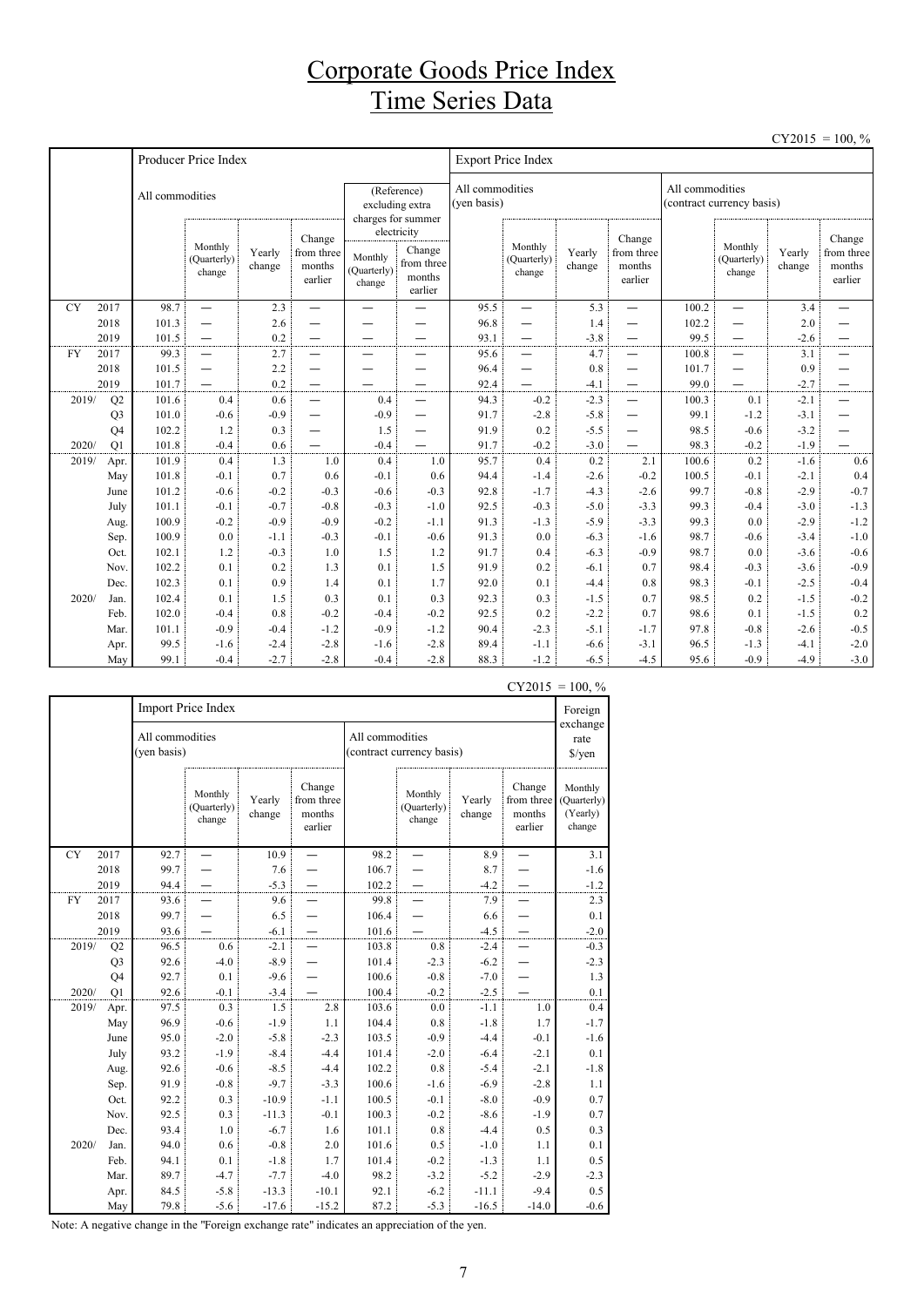## Index by Stage of Demand and Use Time Series Data

 $CY2015 = 100, \%$ 

|           |                | Domestic demand products |                                  |                  |               |                                  |                  |                        |                                  |                  |  |
|-----------|----------------|--------------------------|----------------------------------|------------------|---------------|----------------------------------|------------------|------------------------|----------------------------------|------------------|--|
|           |                |                          |                                  |                  | Raw materials |                                  |                  | Intermediate materials |                                  |                  |  |
|           |                |                          | Monthly<br>(Quarterly)<br>change | Yearly<br>change |               | Monthly<br>(Quarterly)<br>change | Yearly<br>change |                        | Monthly<br>(Quarterly)<br>change | Yearly<br>change |  |
| <b>CY</b> | 2017           | 97.2                     |                                  | 4.3              | 95.9          |                                  | 22.0             | 97.4                   | $\overline{\phantom{0}}$         | 4.3              |  |
|           | 2018           | 100.9                    |                                  | 3.8              | 109.5         |                                  | 14.2             | 101.6                  |                                  | 4.3              |  |
|           | 2019           | 99.4                     |                                  | $-1.5$           | 103.8         |                                  | $-5.2$           | 100.7                  |                                  | $-0.9$           |  |
| <b>FY</b> | 2017           | 97.9                     |                                  | 4.4              | 97.8          |                                  | 17.3             | 98.2                   |                                  | 4.6              |  |
|           | 2018           | 101.0                    |                                  | 3.2              | 110.0         |                                  | 12.5             | 101.9                  |                                  | 3.8              |  |
|           | 2019           | 99.0                     |                                  | $-2.0$           | 102.7         |                                  | $-6.6$           | 100.3                  |                                  | $-1.6$           |  |
| 2019/     | Q2             | 100.3                    | 0.5                              | $-0.1$           | 107.0         | 1.6                              | $-0.5$           | 101.4                  | 0.3                              | 0.2              |  |
|           | Q <sub>3</sub> | 98.8                     | $-1.5$                           | $-2.9$           | 101.5         | $-5.1$                           | $-9.8$           | 100.2                  | $-1.2$                           | $-2.4$           |  |
|           | Q <sub>4</sub> | 98.6                     | $-0.2$                           | $-3.4$           | 101.4         | $-0.1$                           | $-11.6$          | 99.9                   | $-0.3$                           | $-2.8$           |  |
| 2020/     | O <sub>1</sub> | 98.3                     | $-0.3$                           | $-1.5$           | 101.0         | $-0.4$                           | $-4.1$           | 99.6                   | $-0.3$                           | $-1.5$           |  |
| 2019/     | Apr.           | 100.8                    | 0.4                              | 1.4              | 107.8         | 0.0                              | 4.4              | 101.9                  | 0.4                              | 1.5              |  |
|           | May            | 100.5                    | $-0.3$                           | 0.0              | 108.0         | 0.2                              | 0.2              | 101.6                  | $-0.3$                           | 0.3              |  |
|           | June           | 99.6                     | $-0.9$                           | $-1.6$           | 105.2         | $-2.6$                           | $-5.7$           | 100.8                  | $-0.8$                           | $-1.0$           |  |
|           | July           | 99.1                     | $-0.5$                           | $-2.7$           | 101.7         | $-3.3$                           | $-9.8$           | 100.6                  | $-0.2$                           | $-1.9$           |  |
|           | Aug.           | 98.8                     | $-0.3$                           | $-2.8$           | 102.6         | 0.9                              | $-8.4$           | 100.0                  | $-0.6$                           | $-2.4$           |  |
|           | Sep.           | 98.6                     | $-0.2$                           | $-3.3$           | 100.2         | $-2.3$                           | $-11.1$          | 100.1                  | 0.1                              | $-2.7$           |  |
|           | Oct.           | 98.4                     | $-0.2$                           | $-4.2$           | 100.7         | 0.5                              | $-13.3$          | 99.7                   | $-0.4$                           | $-3.4$           |  |
|           | Nov.           | 98.5                     | 0.1                              | $-4.0$           | 100.8         | 0.1                              | $-14.5$          | 99.9                   | 0.2                              | $-3.0$           |  |
|           | Dec.           | 98.9                     | 0.4                              | $-2.2$           | 102.7         | 1.9                              | $-6.7$           | 100.0                  | 0.1                              | $-2.1$           |  |
| 2020/     | Jan.           | 99.1                     | 0.2                              | $-0.2$           | 103.9         | 1.2                              | 0.7              | 100.2                  | 0.2                              | $-0.5$           |  |
|           | Feb.           | 98.8                     | $-0.3$                           | $-1.0$           | 103.1         | $-0.8$                           | $-1.8$           | 100.0                  | $-0.2$                           | $-1.0$           |  |
|           | Mar.           | 97.0                     | $-1.8$                           | $-3.4$           | 95.9          | $-7.0$                           | $-11.0$          | 98.6                   | $-1.4$                           | $-2.9$           |  |
|           | Apr.           | 94.6                     | $-2.5$                           | $-6.2$           | 85.8          | $-10.5$                          | $-20.4$          | 96.5                   | $-2.1$                           | $-5.3$           |  |
|           | May            | 93.0                     | $-1.7$                           | $-7.5$           | 76.8          | $-10.5$                          | $-28.9$          | 95.6                   | $-0.9$                           | $-5.9$           |  |

| $CY2015 = 100, \%$ |  |  |
|--------------------|--|--|
|--------------------|--|--|

|           |                | Domestic demand products (Cont'd) |                                  |                  |      |                                  |                  |      |                                  |                  |  |
|-----------|----------------|-----------------------------------|----------------------------------|------------------|------|----------------------------------|------------------|------|----------------------------------|------------------|--|
|           |                | Final goods                       |                                  |                  |      |                                  |                  |      |                                  |                  |  |
|           |                | Capital goods<br>Consumer goods   |                                  |                  |      |                                  |                  |      |                                  |                  |  |
|           |                |                                   | Monthly<br>(Quarterly)<br>change | Yearly<br>change |      | Monthly<br>(Quarterly)<br>change | Yearly<br>change |      | Monthly<br>(Quarterly)<br>change | Yearly<br>change |  |
| <b>CY</b> | 2017           | 97.3                              |                                  | 0.4              | 98.0 |                                  | 0.1              | 97.0 | —                                | 0.6              |  |
|           | 2018           | 97.5                              |                                  | 0.2              | 97.9 |                                  | $-0.1$           | 97.3 |                                  | 0.3              |  |
|           | 2019           | 96.3                              |                                  | $-1.2$           | 97.4 |                                  | $-0.5$           | 95.9 |                                  | $-1.4$           |  |
| <b>FY</b> | 2017           | 97.3                              |                                  | 0.6              | 97.9 |                                  | 0.2              | 97.0 |                                  | 0.8              |  |
|           | 2018           | 97.3                              |                                  | 0.0              | 98.0 |                                  | 0.1              | 97.0 |                                  | 0.0              |  |
|           | 2019           | 96.1                              |                                  | $-1.2$           | 97.2 |                                  | $-0.8$           | 95.7 |                                  | $-1.3$           |  |
| 2019/     | Q2             | 96.8                              | 0.3                              | $-0.5$           | 97.6 | $-0.2$                           | $-0.3$           | 96.5 | 0.5                              | $-0.5$           |  |
|           | Q <sub>3</sub> | 96.0                              | $-0.8$                           | $-1.6$           | 97.0 | $-0.6$                           | $-0.9$           | 95.6 | $-0.9$                           | $-1.8$           |  |
|           | Q4             | 96.0                              | 0.0                              | $-1.7$           | 97.3 | 0.3                              | $-0.9$           | 95.4 | $-0.2$                           | $-2.3$           |  |
| 2020/     | O <sub>1</sub> | 95.7                              | $-0.3$                           | $-0.8$           | 97.1 | $-0.2$                           | $-0.7$           | 95.0 | $-0.4$                           | $-1.0$           |  |
| 2019/     | Apr.           | 97.2                              | 0.5                              | 0.3              | 97.9 | 0.2                              | 0.2              | 96.9 | 0.6                              | 0.3              |  |
|           | May            | 96.9                              | $-0.3$                           | $-0.5$           | 97.6 | $-0.3$                           | $-0.4$           | 96.7 | $-0.2$                           | $-0.4$           |  |
|           | June           | 96.4                              | $-0.5$                           | $-1.1$           | 97.3 | $-0.3$                           | $-0.7$           | 96.0 | $-0.7$                           | $-1.3$           |  |
|           | July           | 96.2                              | $-0.2$                           | $-1.4$           | 97.0 | $-0.3$                           | $-1.0$           | 95.9 | $-0.1$                           | $-1.5$           |  |
|           | Aug.           | 95.9                              | $-0.3$                           | $-1.6$           | 96.9 | $-0.1$                           | $-1.1$           | 95.4 | $-0.5$                           | $-2.0$           |  |
|           | Sep.           | 96.0                              | 0.1                              | $-1.6$           | 97.1 | 0.2                              | $-0.7$           | 95.5 | 0.1                              | $-2.1$           |  |
|           | Oct.           | 95.9                              | $-0.1$                           | $-2.3$           | 97.4 | 0.3                              | $-0.9$           | 95.3 | $-0.2$                           | $-3.0$           |  |
|           | Nov.           | 95.9                              | 0.0                              | $-2.0$           | 97.3 | $-0.1$                           | $-1.1$           | 95.3 | 0.0                              | $-2.5$           |  |
|           | Dec.           | 96.1                              | 0.2                              | $-1.0$           | 97.1 | $-0.2$                           | $-0.8$           | 95.7 | 0.4                              | $-1.1$           |  |
| 2020/     | Jan.           | 96.1                              | 0.0                              | $-0.2$           | 97.3 | 0.2                              | $-0.4$           | 95.6 | $-0.1$                           | $0.0\,$          |  |
|           | Feb.           | 95.9                              | $-0.2$                           | $-0.7$           | 97.2 | $-0.1$                           | $-0.9$           | 95.3 | $-0.3$                           | $-0.7$           |  |
|           | Mar.           | 95.0                              | $-0.9$                           | $-1.8$           | 96.8 | $-0.4$                           | $-0.9$           | 94.2 | $-1.2$                           | $-2.2$           |  |
|           | Apr.           | 94.1                              | $-0.9$                           | $-3.2$           | 96.9 | 0.1                              | $-1.0$           | 92.9 | $-1.4$                           | $-4.1$           |  |
|           | May            | 93.7                              | $-0.4$                           | $-3.3$           | 96.9 | 0.0                              | $-0.7$           | 92.3 | $-0.6$                           | $-4.6$           |  |

The next monthly report will be released on Friday, July 10, 2020.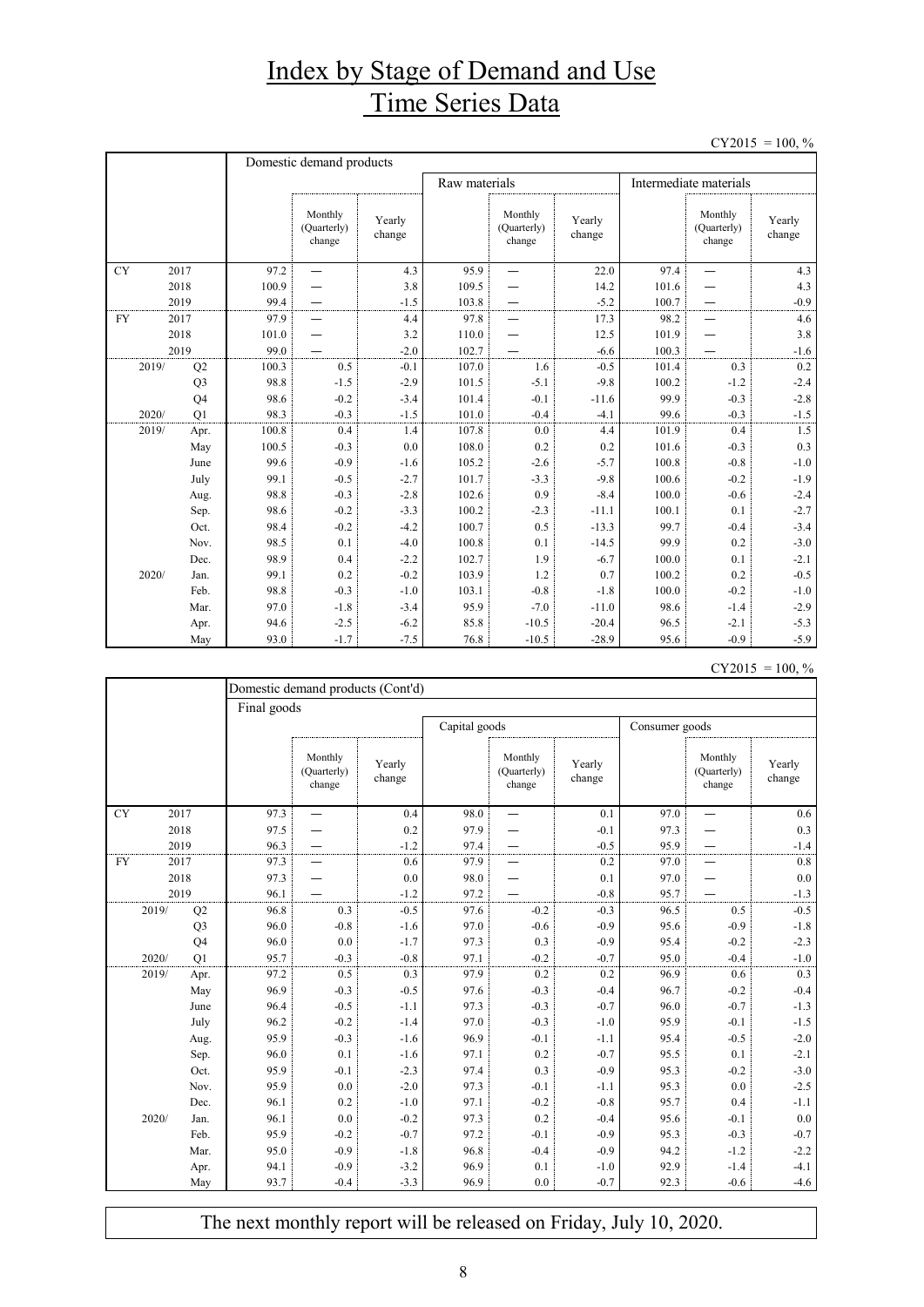# (Special Table) Producer Price Index excluding Consumption Tax

 $CY2015 = 100, \%$ 

|                            | All commodities                           |                                  |                  |                                                                               |                                  |                       |  |  |  |  |
|----------------------------|-------------------------------------------|----------------------------------|------------------|-------------------------------------------------------------------------------|----------------------------------|-----------------------|--|--|--|--|
|                            |                                           |                                  |                  | (Ref.) All commodities<br>(excluding extra charges for<br>summer electricity) |                                  |                       |  |  |  |  |
|                            | Monthly<br>Index<br>(Quarterly)<br>change |                                  | Yearly<br>change | Index                                                                         | Monthly<br>(Quarterly)<br>change | Yearly<br>change      |  |  |  |  |
| 2018/Q4                    | 101.9                                     | 0.0                              | 2.2              | 101.9                                                                         | 0.3                              | 2.2                   |  |  |  |  |
| 2019/Q1                    | 101.2                                     | $-0.7$                           | 0.9              | 101.2                                                                         | $-0.7$                           | 0.9                   |  |  |  |  |
| Q2                         | 101.6                                     | 0.4                              | 0.6              | 101.6                                                                         | 0.4                              | 0.6                   |  |  |  |  |
| Q <sub>3</sub>             | 101.0                                     | $-0.6$                           | $-0.9$           | 100.7                                                                         | $-0.9$                           | $-0.9$                |  |  |  |  |
| Q <sub>4</sub>             | 100.6                                     | $-0.4$                           | $-1.3$           | 100.6                                                                         | $-0.1$                           | $-1.3$                |  |  |  |  |
| 2020/Q1                    | 100.3                                     | $-0.3$                           | $-0.9$           | 100.3                                                                         | $-0.3$                           | $-0.9$                |  |  |  |  |
| 2019/ Apr.                 | 101.9                                     | 0.4                              | 1.3              | 101.9                                                                         | 0.4                              | 1.3                   |  |  |  |  |
| May                        | 101.8                                     | $-0.1$                           | 0.7              | 101.8                                                                         | $-0.1$                           | 0.7                   |  |  |  |  |
| June                       | 101.2                                     | $-0.6$                           | $-0.2$           | 101.2                                                                         | $-0.6$                           | $-0.2$                |  |  |  |  |
| July                       | 101.1                                     | $-0.1$                           | $-0.7$           | 100.9                                                                         | $-0.3$                           | $-0.6$                |  |  |  |  |
| Aug.                       | 100.9                                     | $-0.2$                           | $-0.9$           | 100.7                                                                         | $-0.2$                           | $-0.9$                |  |  |  |  |
| Sep.                       | 100.9                                     | 0.0                              | $-1.1$           | 100.6                                                                         | $-0.1$                           | $-1.2$                |  |  |  |  |
| Oct.                       | 100.5                                     | $-0.4$                           | $-1.9$           | 100.5                                                                         | $-0.1$                           | $-1.9$                |  |  |  |  |
| Nov.                       | 100.6                                     | 0.1                              | $-1.4$           | 100.6                                                                         | 0.1                              | $-1.4$                |  |  |  |  |
| Dec.                       | 100.7                                     | 0.1                              | $-0.7$           | 100.7                                                                         | 0.1                              | $-0.7$                |  |  |  |  |
| 2020/ Jan.                 | 100.9                                     | 0.2                              | 0.0              | 100.9                                                                         | 0.2                              | 0.0                   |  |  |  |  |
| Feb.                       | 100.4                                     | $-0.5$                           | $-0.8$           | 100.4                                                                         | $-0.5$                           | $-0.8$                |  |  |  |  |
| Mar.                       | 99.5                                      | $-0.9$                           | $-2.0$           | 99.5                                                                          | $-0.9$                           | $-2.0$                |  |  |  |  |
| Apr.                       | 98.0<br>lr.                               | $-1.5 \text{ r}$<br>$\mathbf{r}$ | $-3.8$           | 98.0<br>$\mathbf{r}$                                                          | $-1.5$<br>$\mathbf r$            | $-3.8$<br>$\mathbf r$ |  |  |  |  |
| May<br>Preliminary Figures | 97.6                                      | $-0.4$                           | $-4.1$           | 97.6                                                                          | $-0.4$                           | $-4.1$                |  |  |  |  |

Note: r: revised figures